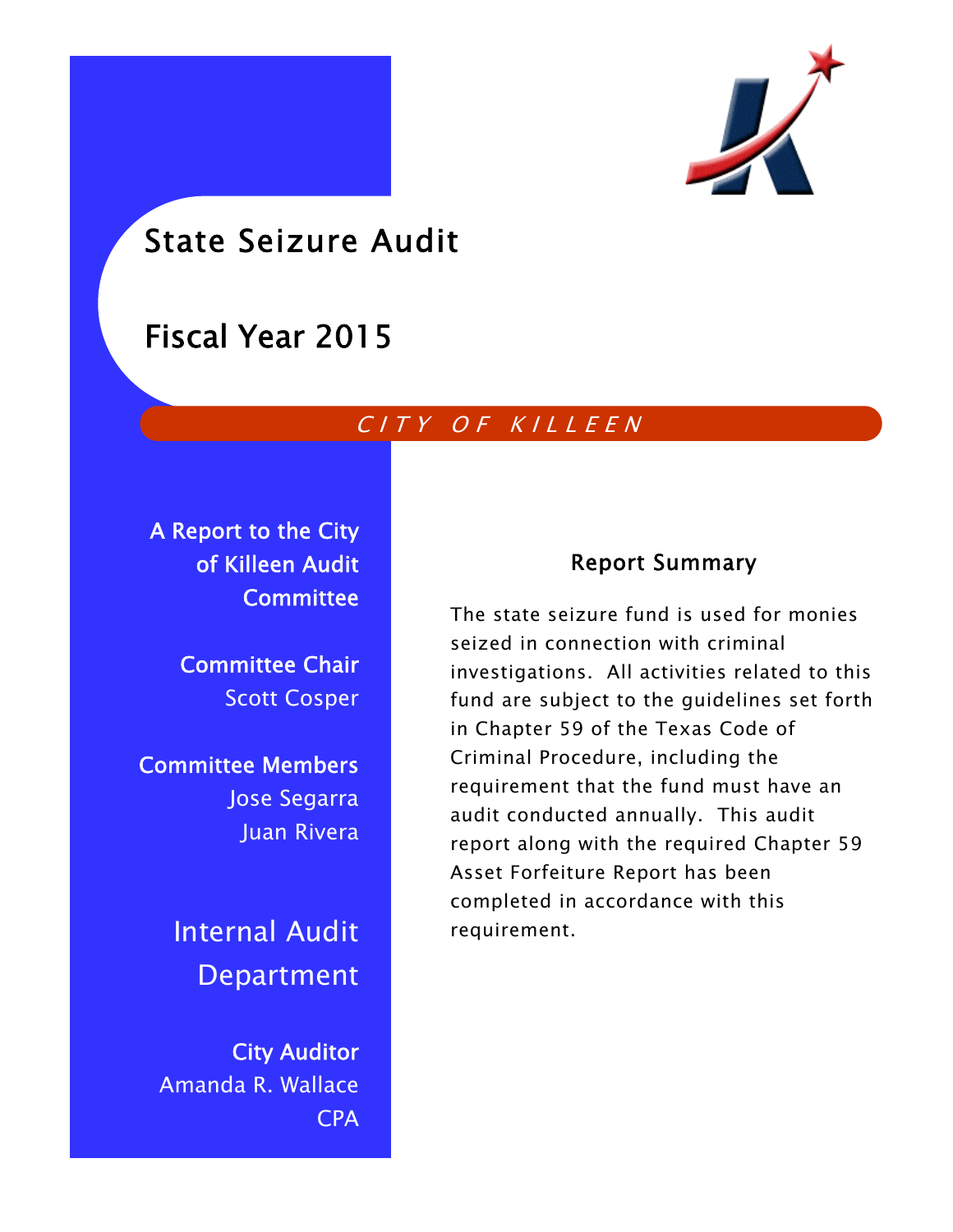# TABLE OF CONTENTS

| APPENDIX B: CURRENT STATUS OF PRIOR YEAR AUDIT COMMENTS 8 |  |
|-----------------------------------------------------------|--|

# GOVERNMENT AUDITING STANDARDS COMPLIANCE

This performance audit was conducted in accordance with Generally Accepted Government Auditing Standards. Those standards require that the audit be planned and performed to obtain sufficient, appropriate evidence to provide a reasonable basis for the findings and conclusions based on the audit objectives. I believe that the evidence obtained provides a reasonable basis for the findings and conclusions based on the audit objectives.

# AUDIT STAFF

j

j

Amanda R. Wallace, CPA, City Auditor

Office of the City Auditor Killeen City Hall Phone: (254) 501-7685 Email: awallace@killeentexas.gov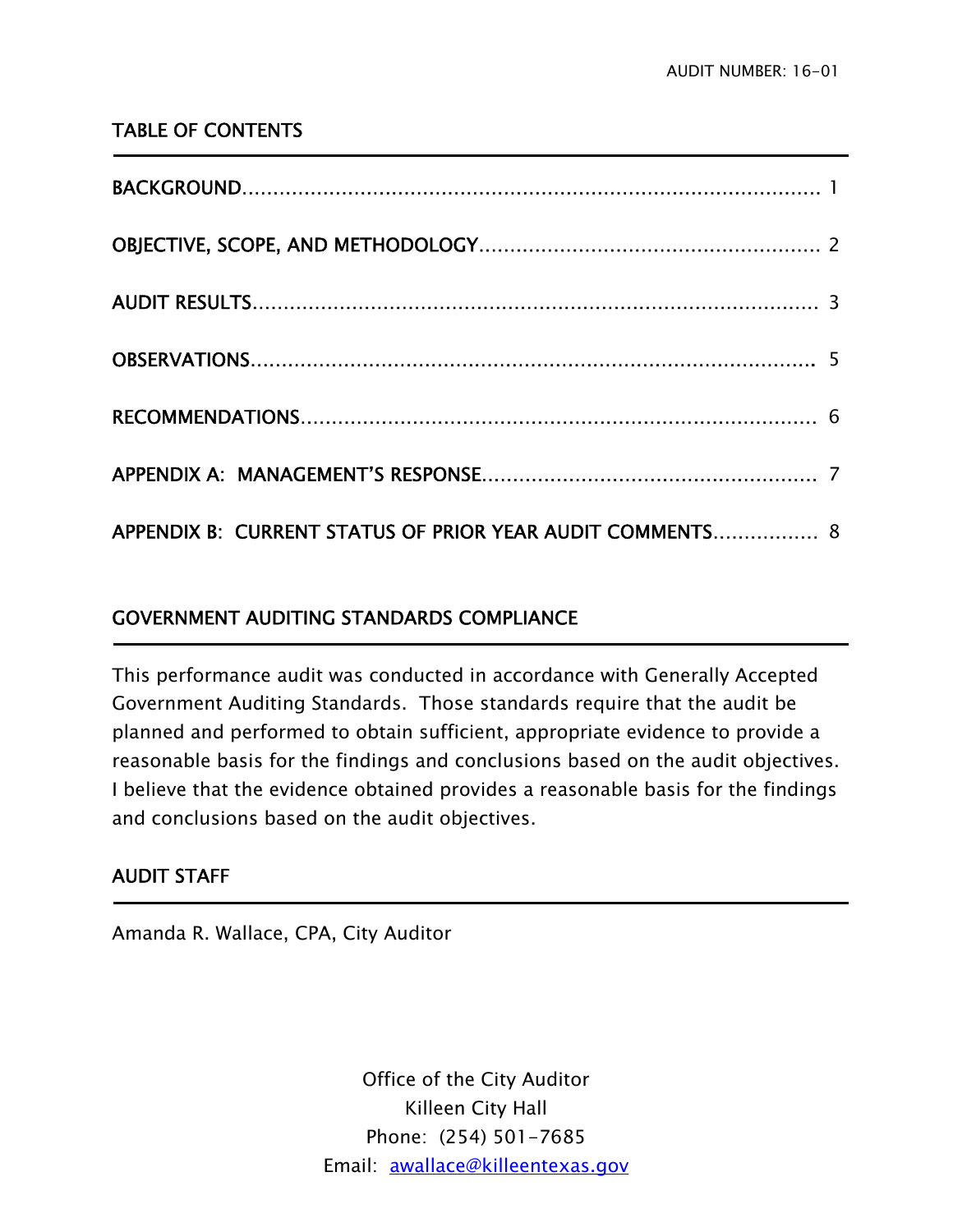

AUDIT REPORT **HIGHLIGHTS** 

# Why This Audit Was **Conducted**

This audit was conducted in order to comply with the requirement as stipulated in Chapter 59 of the Texas Code of Criminal Procedure that the seizure activity be audited annually.

#### What Was Recommended

It was recommended that KPD implement more comprehensive review procedures in order to ensure that all seizure cases are filed with the District Attorney and that property records and case files are complete and include all pertinent information as required by the Standard Operating Procedures for Seized Property.

December 3, 2015

Mayor and Council,

I am pleased to present this audit of the Killeen Police Department's State Seizure program.

## BACKGROUND

The State Seizure Fund is used to account for monies confiscated in connection with criminal investigations conducted by the Killeen Police Department (KPD). This activity is governed by Chapter 59 of the Texas Code of Criminal Procedure.

#### OBJECTIVE AND SCOPE

The objective of the audit was to determine whether KPD has the necessary controls in place to safeguard the City's assets with regard to state seizure activity, and to ensure that the Code of Criminal Procedure is followed in all aspects of Killeen's seizure program. The audit scope included state seizure activity for the period October 2014 through September 2015.

#### WHAT WAS FOUND

The audit revealed that property records and case files were incomplete and/or inaccurate. It also revealed that KPD failed to file a seizure case with the District Attorney. Both of these findings are related to inadequate review procedures. Comprehensive review procedures should be implemented in order to ensure that property records and case files are complete and include all required information as well as to ensure that all seizure cases are filed timely.

I appreciate the cooperation and assistance I received from the Police Department staff during this audit.

angola P. Wallare

Amanda R. Wallace, City Auditor

# Fiscal Year 2015 **Fiscal Year 2015**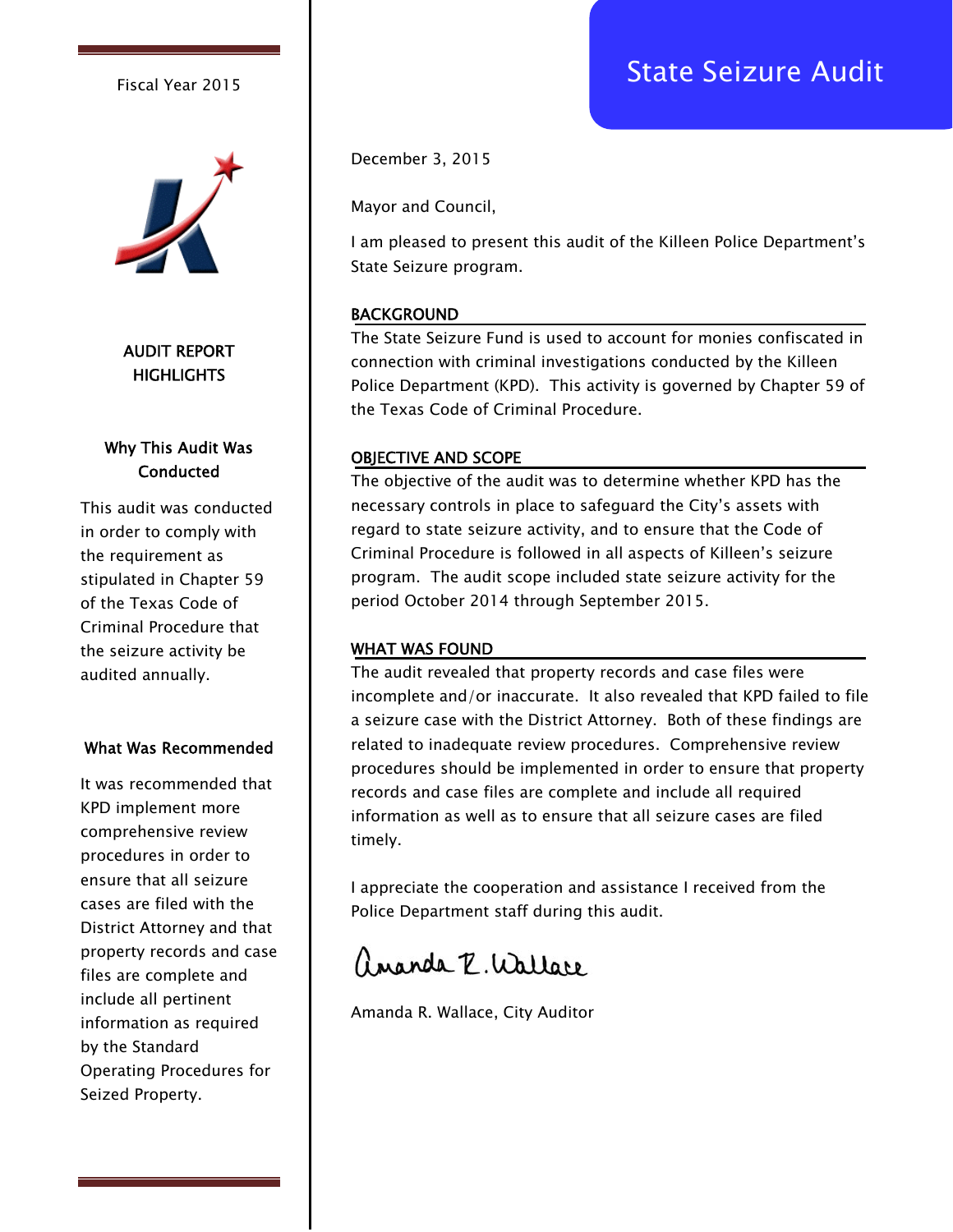# BACKGROUND

j

The State Seizure fund is used to account for monies confiscated in connection with criminal investigations conducted by KPD. All activities related to this fund are subject to the guidelines set forth in Chapter 59 of the Texas Code of Criminal Procedure (the Code).

All approved cash seizures are delivered to the Bell County Treasurer for deposit in the Bell County District Attorney's "Forfeiture of Contraband Fund" until disposition of the funds is determined. If the District Attorney (DA) determines that funds are forfeited, court fees are deducted and the balance is subject to the July 30, 2002 "Agreement Respecting Forfeited Contraband Under Chapter 59, Texas Code of Criminal Procedure." According to the agreement, the City of Killeen Police Department is authorized to receive 60% of the net forfeited funds and the DA retains the remaining 40%. The Bell County DA mails the court order of forfeiture and Killeen's share of the forfeited funds by check to KPD. The City deposits these monies in the State Seizure Fund to be used only for law enforcement purposes as stipulated in the Code.

As for real or personal property that is confiscated in connection with criminal investigations conducted by KPD, these are held by KPD in a safe place while awaiting determination from the DA. Upon determination from the DA, this property is either placed into service for law enforcement purposes, or is sold according to the City of Killeen's Code of Ordinances (Sec. 2- 86 through Sec. 2-91). Any proceeds received from the sale of seized property are deposited in the State Seizure Fund to be used only for law enforcement purposes.

A State Seizure Fund budget of expenditures must be submitted to the governing body of the City for approval. The expenditures associated with the State Seizure Fund cannot be used to offset or decrease total salaries, expenses or allowances that the City has already included in its annual budget.

1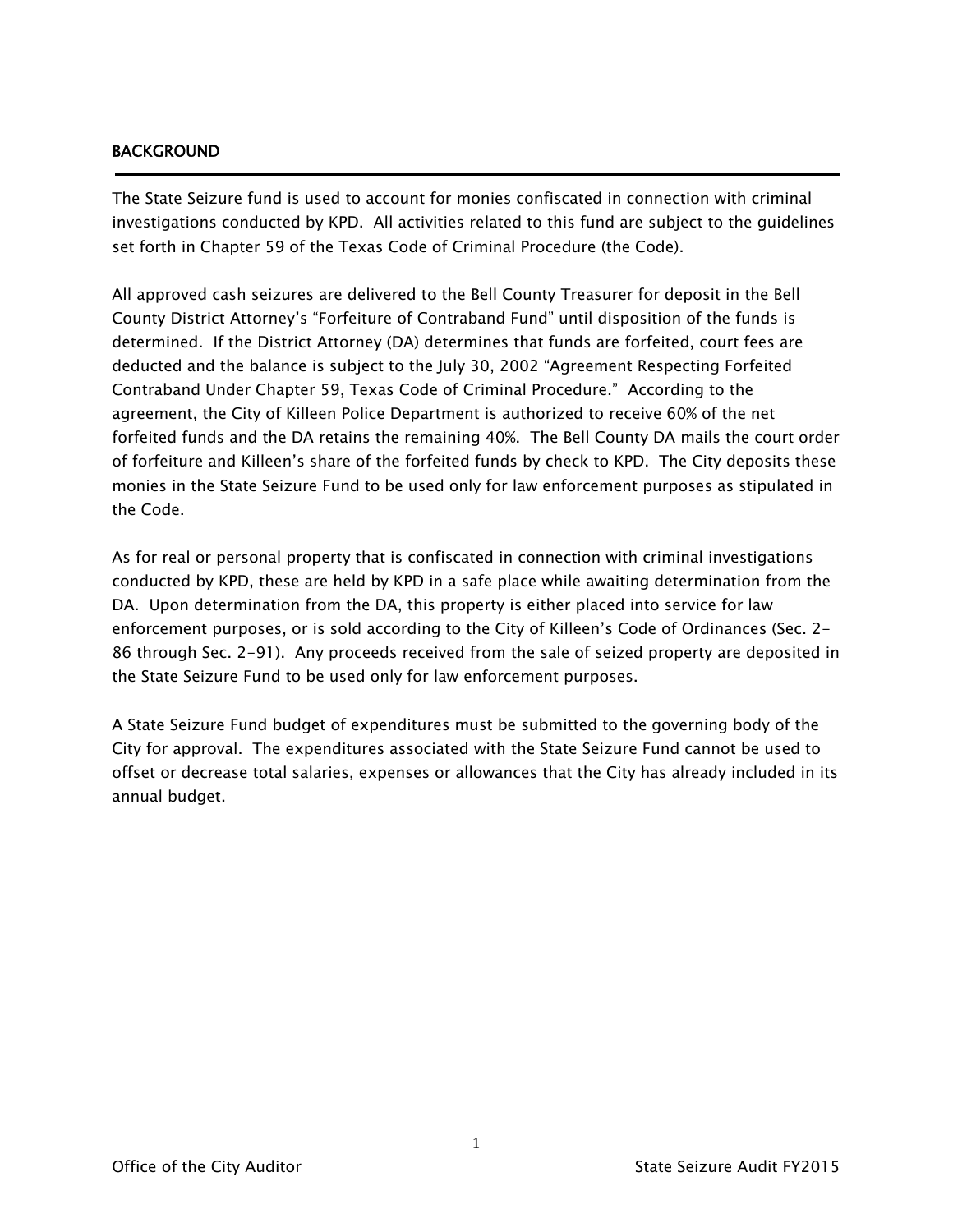# OBJECTIVE, SCOPE, AND METHODOLOGY

The State Seizure Audit was conducted in order to comply with the Code which requires an annual audit of the program. This audit was also included in the FY2016 Audit Plan as presented to the City Council and the Audit Committee.

## **Objective**

The objective of the audit was to determine whether KPD has adequate controls in place to safeguard the City's assets with regard to state seizure activity, and to ensure that the Code is properly followed in all aspects of Killeen's seizure program.

#### Scope

The audit scope included state seizure activity for the period October 2014 through September 2015.

## Methodology

To accomplish the audit objective, the following steps were performed:

- Conducted interviews with KPD staff and obtained information on policies and procedures as well as staff responsibilities.
- Obtained and tested data from the DA, KPD and the Finance Department relating to state seizure activity.
- Analyzed supporting documentation to determine whether the policies and procedures were adhered to.
- Analyzed policies and procedures to determine effectiveness.
- Considered fraud, waste, and abuse as related to the audit objective.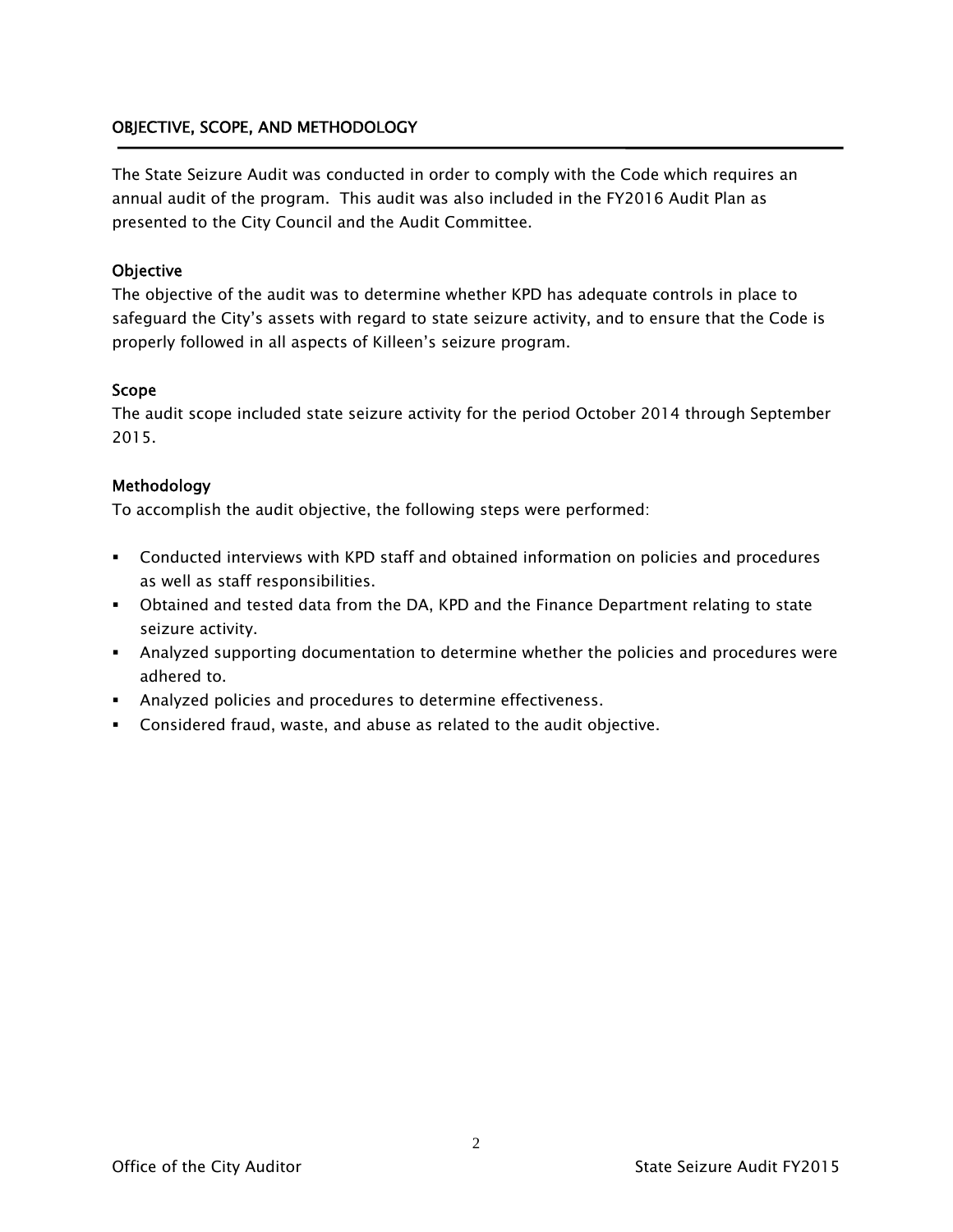## AUDIT RESULTS

Ī

In testing State Seizure revenues, a report of all distributions to KPD regarding seized/forfeited contraband was provided by Bell County. All revenues from Bell County during FY2015, totaling \$75,011, were accounted for and recorded properly. Additionally, the revenues received for seized property that was auctioned during FY2015, totaling \$13,900, were accounted for and recorded properly.

Regarding seized real or personal property, the property records were sampled in order to verify existence, to verify that the property is being used according to the Code for law enforcement purposes, and to ensure all property is accurately reported in the case files. There were instances noted in the audit in which the case files were incomplete or the property was not recorded properly within the database. More importantly, there were two instances noted in which the seized property should have been returned to the owner, but this was not done in a timely manner due to a delay in reviewing stale pending cases. The findings are detailed below.

There were no expenditures during the audit period.

## Finding 1: Property records and case files were incomplete and/or inaccurate.

Two of the 14 sampled property records were incomplete and/or inaccurate. According to the standard operating procedures, when a search warrant is served, the police department seizes all contraband, monies, and property believed to be obtained by committing a crime or used in committing a crime. This information is recorded in the police report, the seizing officer's affidavit, the property database, and in a search warrant notification letter to the Chief of Police. Each of these documents should agree to one another.

In one of the two referenced cases, the property database did not reflect all seized items as reported in the search warrant notification letter to the Chief. Upon further review by KPD, it was determined that one of the seized items was rightfully returned to the owner, and because of this, was mistakenly omitted from the property database. This was corrected before the completion of the audit.

In the second referenced case, the case documents did not agree to one another. Upon further review, it was determined that the seizing officer failed to list one of the seized items in the Affidavit; therefore, the court did not rule on the property in question. Consequently, KPD must return the property in question to the owner, and is now attempting to do so.

The root cause of both of these issues is inadequate review procedures, especially for cases that are older and considered stale. Both of these cases were opened six years ago, and have been listed in pending status in the property database. Thorough review procedures as well as

3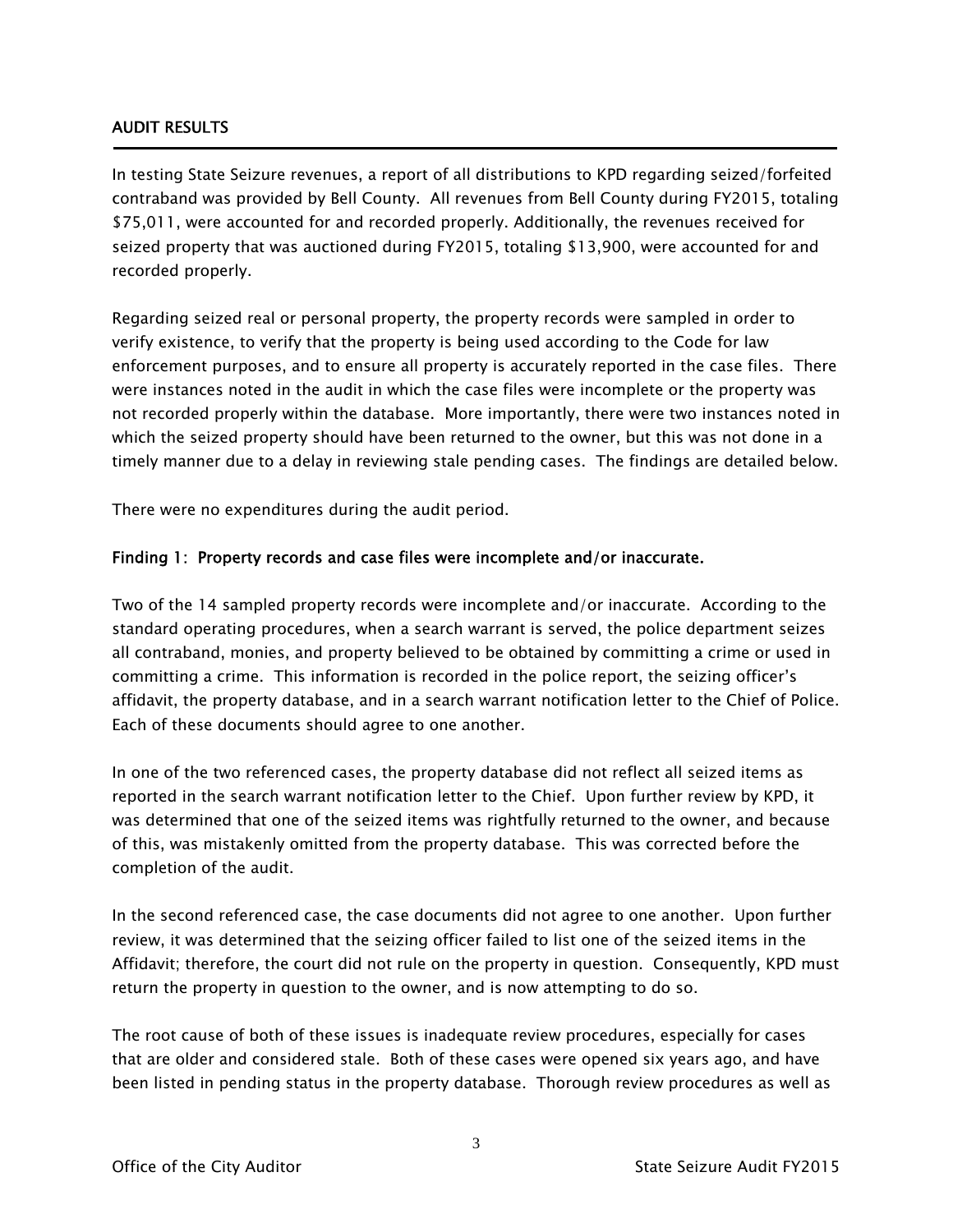intermittent reviews of pending files are necessary to ensure that situations such as these are not recurring issues.

## Finding 2: KPD failed to file a seizure case with the District Attorney.

One of the 14 sampled property records did not include the seizing officer's affidavit or the notification letter to the chief in the case file. Upon further review, it was determined that the seizing officer failed to file the case with the District Attorney. Consequently, KPD must return the seized property to the owner, and is now attempting to do so. This case was opened in 2010 and has been listed in pending status in the property database. It is crucial for all cases to be reviewed timely in order to avoid issues such as this.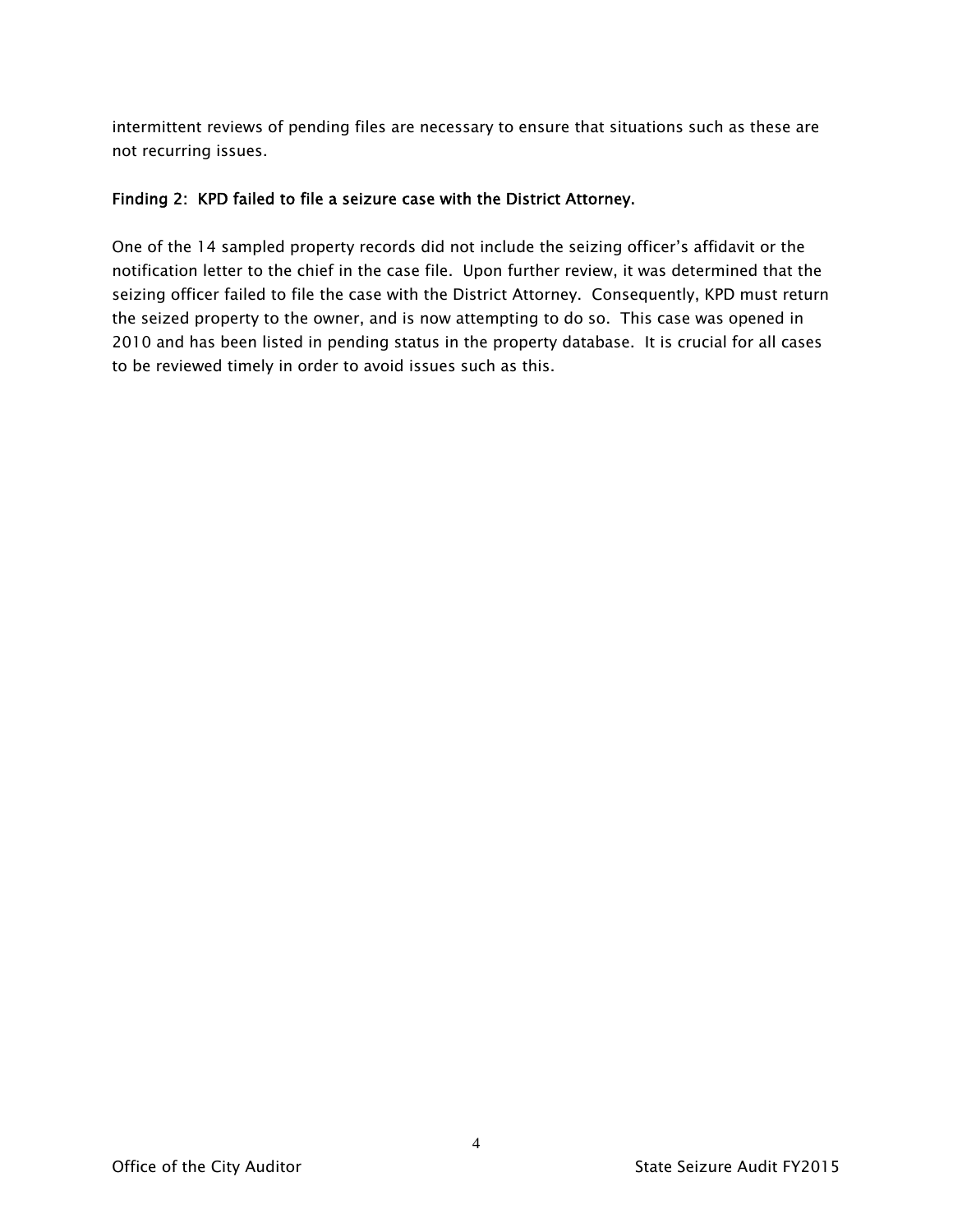Ī

# Observation 1: Search warrant notifications to the Chief were not included in recent case files.

According to the Seized Property SOP, case files must include the search warrant notification letters to the chief, listing all seized property. This document was not included in 6 of the 14 sampled property records. Upon further review, KPD maintains these notifications in a binder instead of in each individual case file. This is acceptable; however, KPD must determine whether these should be included in the case files or maintained in a single binder. If the latter is chosen, the Seized Property SOP should be updated to reflect this change.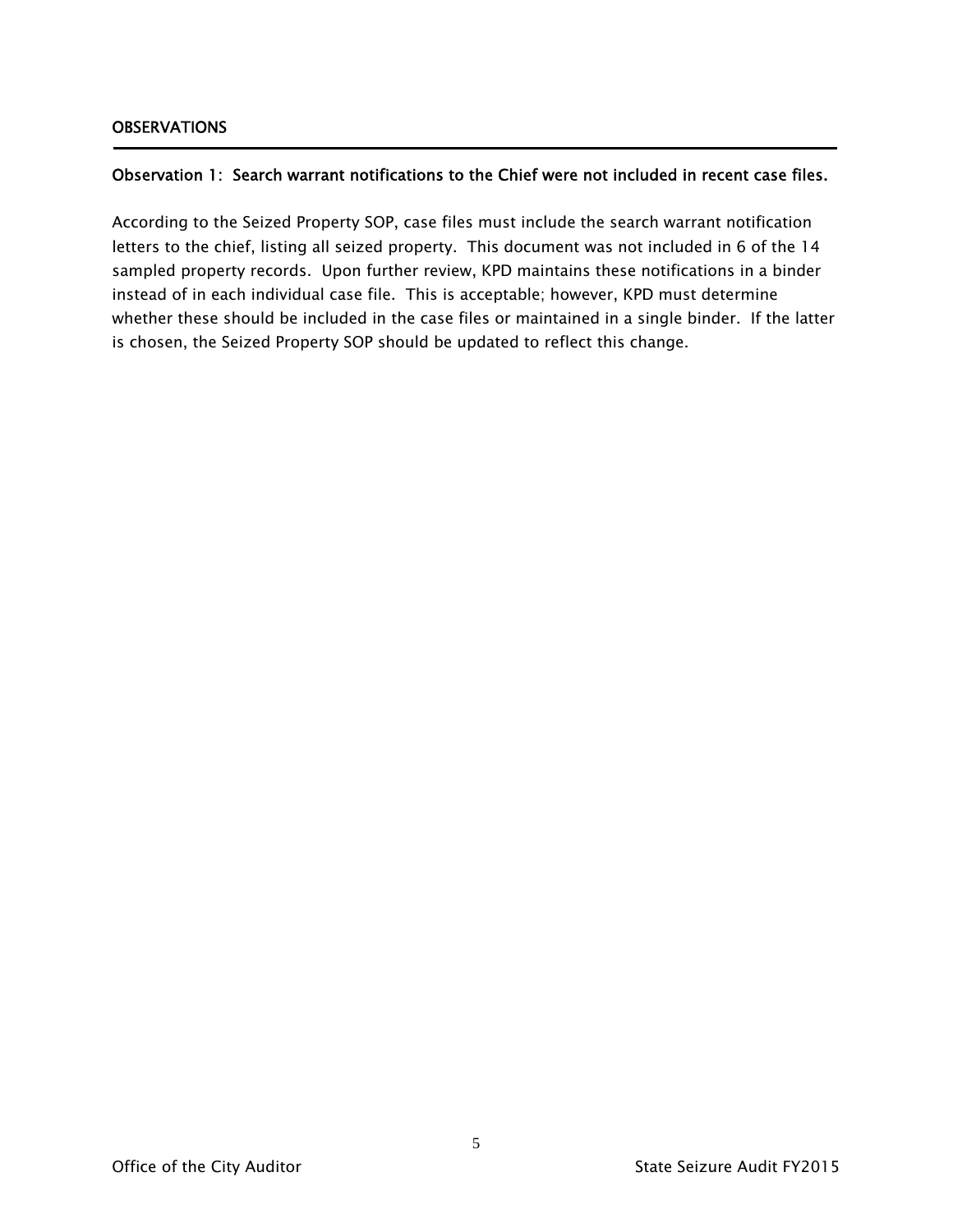## RECOMMENDATIONS

The recommendations listed below are a result of the audit effort and are subject to the limitation of the scope of the audit. I believe that these recommendations provide reasonable approaches to help resolve the issues identified. I also believe that operational management is in a unique position to best understand their operations and may be able to identify more efficient and effective approaches, and I encourage them to do so when providing their responses to the recommendations. As such, I strongly recommend the following:

1. Findings 1 and 2 are both related to insufficient review procedures; therefore, only one recommendation is issued. KPD should implement thorough review procedures as well as intermittent reviews of stale pending cases. Doing so will ensure that all seizure cases are filed with the District Attorney and all necessary information is included in the case file and property database.

See Appendix A for Management's Response to each recommendation.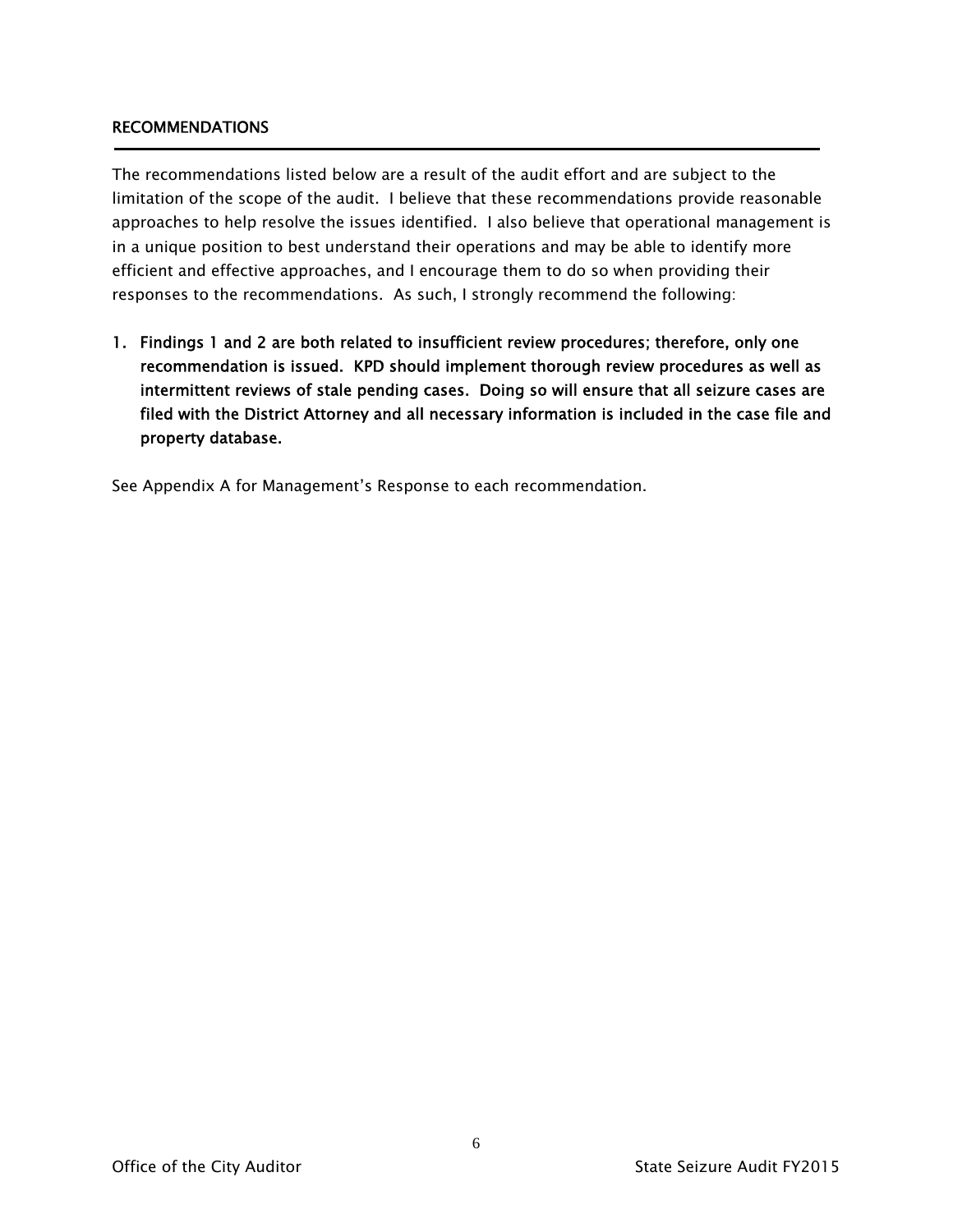j

## MANAGEMENT'S RESPONSE

# **KILLEEN POLICE DEPARTMENT**

3304 Community Boulevard Killeen, Texas 76542



December 14, 2015

Re: State Seizure Audit - Fiscal Year 2015 Attention: Glenn Morrison, City Manager

Dear Ms. Amanda Wallace, City Auditor:

Management's Response

Findings  $1 & 2$ :

Since both findings relate to one another, the department will require the Unit to conduct an audit of all pending seizure cases within the next 30-days. This report will be provided to the Chief's office for review. Additionally, the department will include the findings of this audit in its quarterly internal audits to ensure continued compliance with internal accountability measures.

Sincerely,

 $2m<sup>2</sup>$ 

**DENNIS M. BALDWIN CHIEF OF POLICE** 

DMB/vj